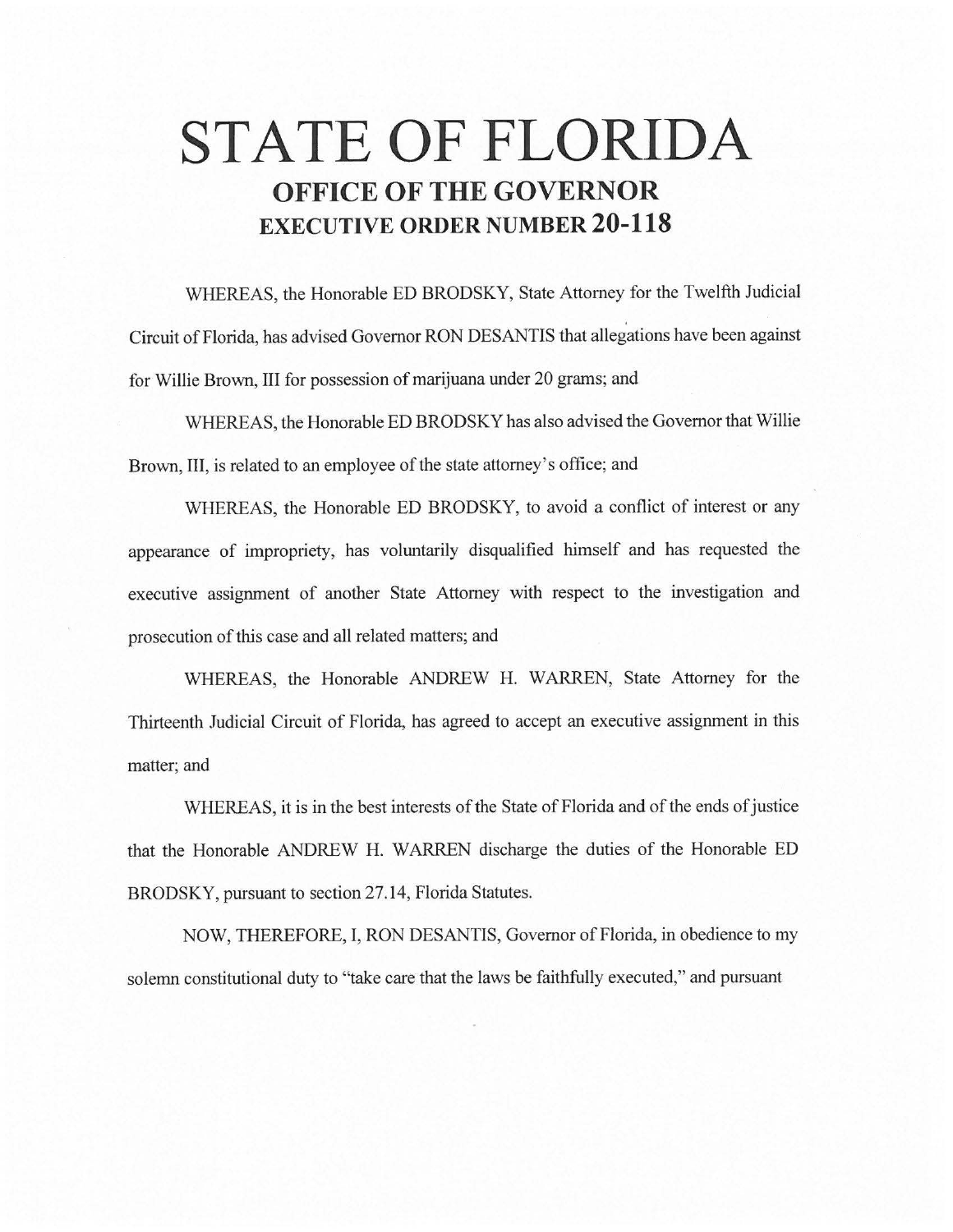to the Constitution and laws of the State of Florida, issue the following Executive Order, effective immediately:

## Section 1.

The Honorable ANDREW H. WARREN, State Attorney for the Thirteenth Judicial Circuit of Florida, referred to as the "Assigned State Attorney," is assigned to discharge the duties of the Honorable ED BRODSKY, State Attorney for the Twelfth Judicial Circuit of Florida, as they relate to the investigation, prosecution, and all matters related to Willie Brown, III.

### Section 2.

The Assigned State Attorney or one or more Assistant State Attorneys and Investigators, who have been designated by the Assigned State Attorney, shall proceed immediately to the Twelfth Judicial Circuit of Florida, and are vested with the authority to perform the duties prescribed herein.

### Section 3.

All residents of the Twelfth Judicial Circuit are requested, and all public officials are directed, to cooperate and render whatever assistance is necessary to the Assigned State Attorney, so that justice may be served.

#### Section 4.

The period of this Executive Assignment shall be for one (1) year, to and including May 8, 2021.